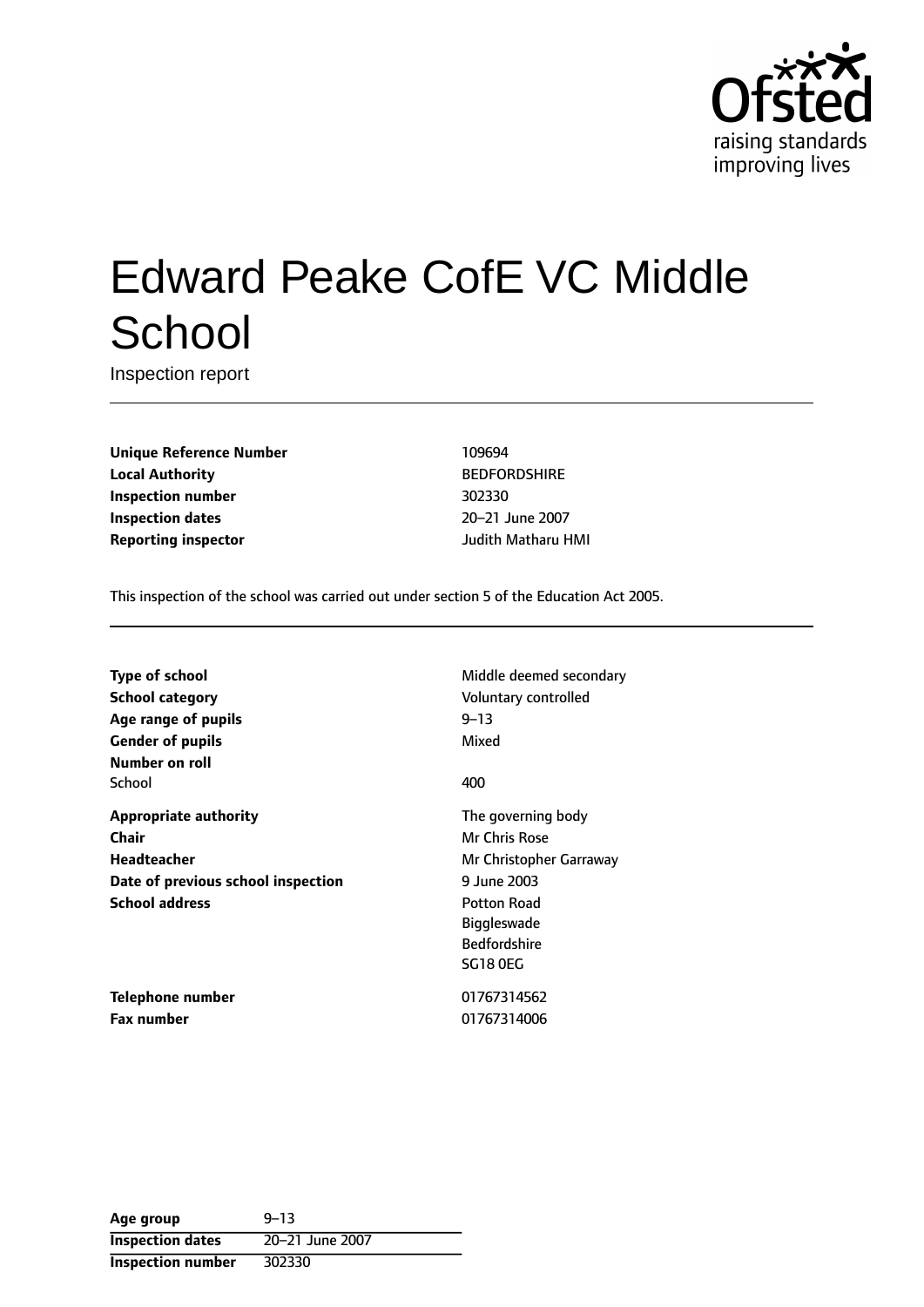.

© Crown copyright 2007

#### Website: www.ofsted.gov.uk

This document may be reproduced in whole or in part for non-commercial educational purposes, provided that the information quoted is reproduced without adaptation and the source and date of publication are stated.

Further copies of this report are obtainable from the school. Under the Education Act 2005, the school must provide a copy of this report free of charge to certain categories of people. A charge not exceeding the full cost of reproduction may be made for any other copies supplied.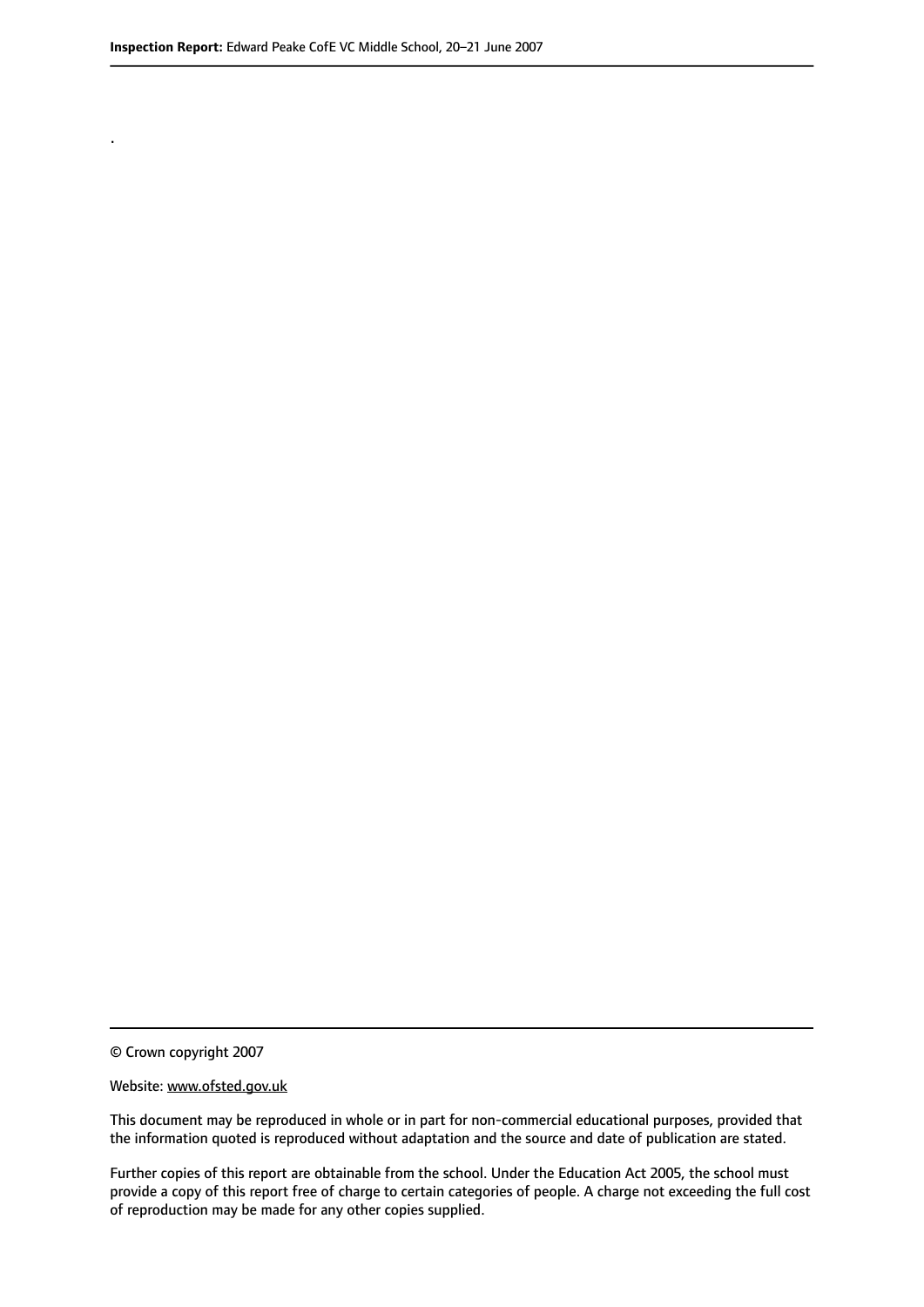## **Introduction**

The inspection was carried out by one of Her Majesty's Inspectors and two Additional Inspectors.

#### **Description of the school**

Edward Peake C of E Middle School is a smaller than average middle deemed secondary school for pupils aged 9 to 13 years. It serves the north-eastern area of the town of Biggleswade. Attainment on entry to the school in Year 5 is below average. The vast majority of pupils are of White British background. The number of pupils with learning difficulties or disabilities is higher than the national average. The headteacher assumed the position of acting headteacher in January 2006 and has recently been appointed permanently to the post in March 2007.

#### **Key for inspection grades**

| Grade 1 | Outstanding  |
|---------|--------------|
| Grade 2 | Good         |
| Grade 3 | Satisfactory |
| Grade 4 | Inadequate   |
|         |              |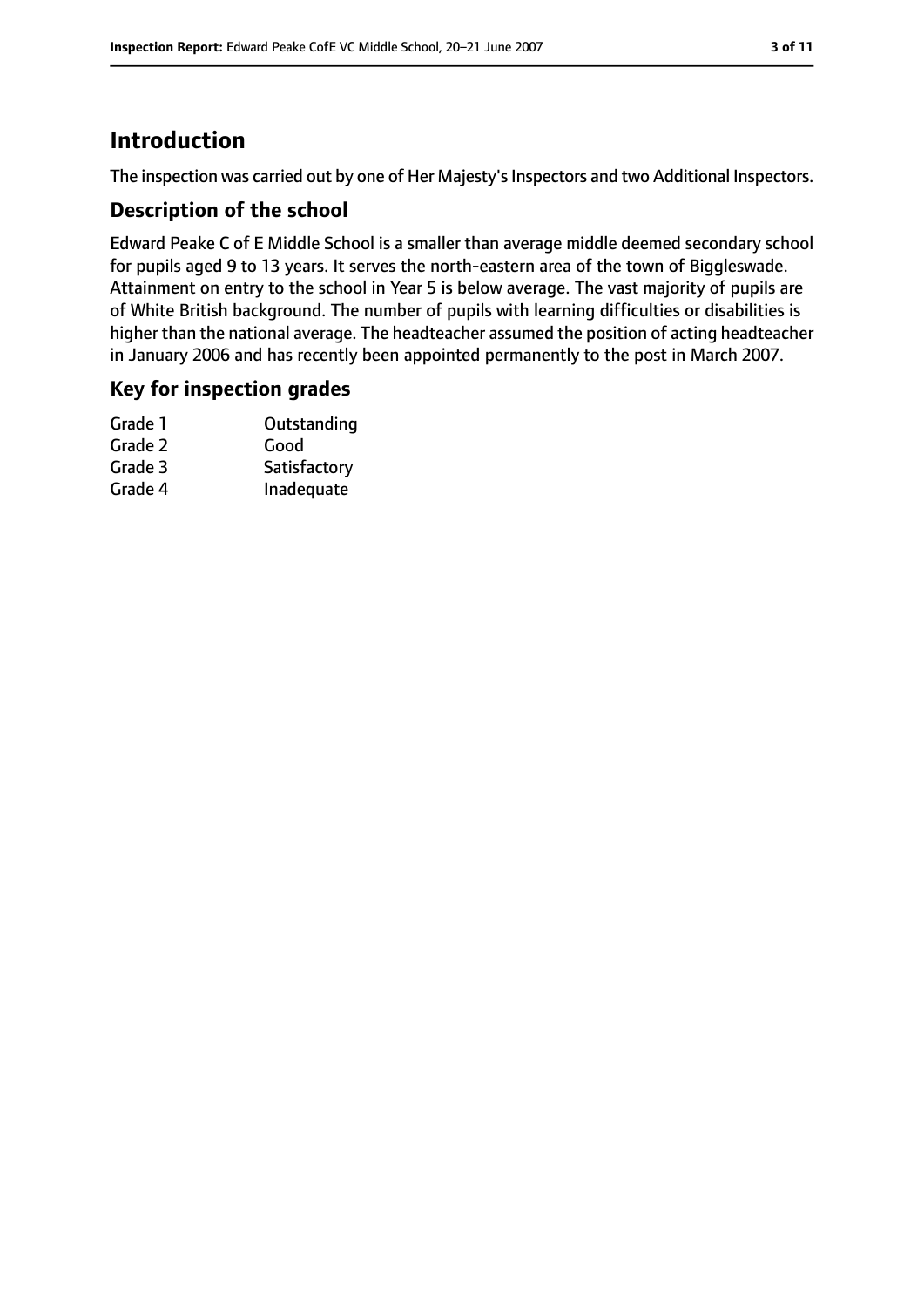# **Overall effectiveness of the school**

#### **Grade: 2**

This is a good school that provides good value for money. Standards are rising due to a robust development strategy which centres on improving teaching and learning, ensuring an appropriate curriculum is in place and close monitoring of pupils' progress. The school recognises the need to continue to improve standards, particularly at Key Stage 2, where results were typically below national averages until 2006.

Achievement and progress are good overall. Pupils' personal development is good. They respond with enthusiasm to the challenges and opportunities posed in lessons and elsewhere. They display good levels of social awareness and recognition of the needs of others. Pupils enjoy a range of opportunities when they can contribute to the life of the school, and many do so with confidence.

The majority of parents who responded to the questionnaire are positive about the school's work, with a number of parents praising the school's supportive and caring approach. The comment, 'Our son has progressed well, both academically and socially. We feel the staff are caring and dedicated about the welfare and academic achievements of the pupils', typifies this. A small minority of parents believe that behaviour of pupils is not good. This was not found to be the case during the inspection where behaviour was consistently good.

Teaching is consistently good, with the school's recent focus on this resulting in improved progress in lessons. Assessment for learning is developing and pupils are aware of their levels in the core subjects and their targets for improvement. However, they are less sure of these targets in other subject areas. Feedback to pupils is variable and the school does not currently share its best practice as a matter of routine.

The curriculum is good and provides a sound platform for learning. It has been recently reviewed with further adaptations being introduced to ensure that Year 5 pupils are suitably supported. There is a clear commitment to keep provision under review and ensure that it is appropriate to pupils' needs and instrumental in raising standards.

The care, guidance and support of pupils are good. Pupils are well known to staff and their well-being is given careful attention. All safeguarding procedures are met and staff receive regular updates to their training. The systematic use of data in providing academic guidance is developing soundly and the recent appointment of Pupil Achievement Leaders for each Key Stage has great potential to support this. The role of form tutorsin providing academic guidance is inconsistent at present and the potential impact here not fully realised.

Leadership and management are good at all levels. The recently appointed headteacher provides clear direction for the school. He has introduced a range of well focused improvement activities which are impacting positively on standards and achievement. He is well supported by strong senior and middle leadership teams. The governors are effective and contribute well to the work of the school. There have been good developments recently and the capacity to improve further is good.

### **What the school should do to improve further**

- Build on recent improvements to improve standards in English, mathematics and science, particularly at Key Stage 2.
- Share best practice in teaching and assessment for learning so that pupils consistently know their levels across all subjects and how to improve further.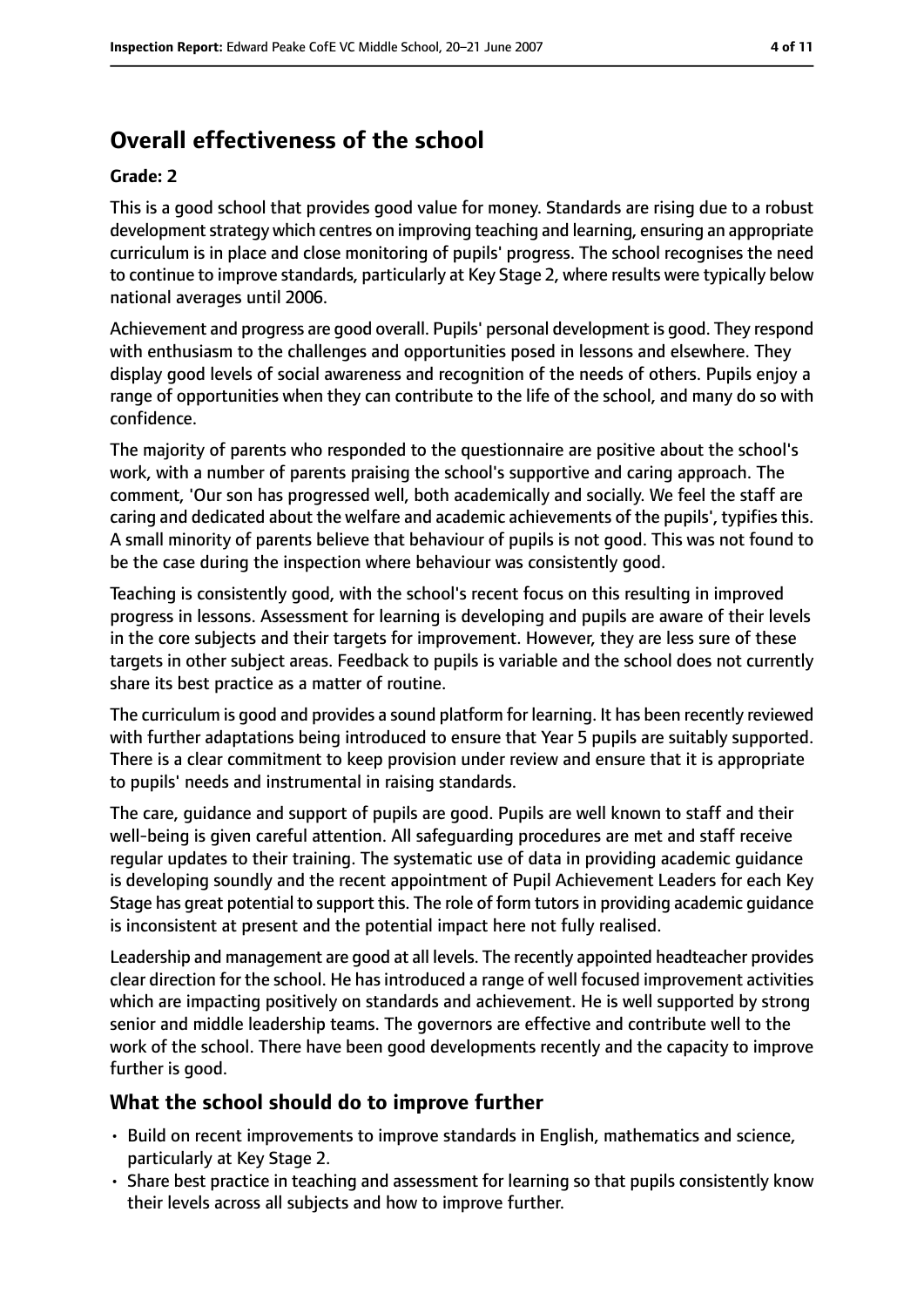• Develop academic monitoring further by maximising the role of tutors in this respect.

# **Achievement and standards**

#### **Grade: 2**

Achievement is good overall. Pupils' attainment on entry to Year 5 is variable but mostly below average. Standards achieved in tests at Key Stage 2 are satisfactory, being around or just below national averages over recent years. The school recognises the need to raise standards and has implemented an appropriate improvement plan which is beginning to have an impact. Standards improved in 2006, particularly in English, to just above the national average, but there is still some variation between the core subjects. Overall, satisfactory progress is achieved by pupils in Years 5 and 6.

However, analysis of data in school, lesson observations and scrutiny of pupils' work confirm that, as a result of the school's robust improvement actions, standards and achievement are now improving. In Years 7 and 8, pupils reach expected standards by the time they leave the school. In mathematics, pupils make particularly good progress by the end of Year 8. Overall, this represents good progress from Year 5 to Year 8. Pupils who have learning difficulties or disabilities make similarly good progress as a result of the good support provided for them.

## **Personal development and well-being**

#### **Grade: 2**

Personal development is good. Pupils show enjoyment in learning and this is reflected in attendance levels which are above average. Standards of behaviour are good; pupils are friendly, courteous and positive about their school. The school has good procedures for dealing with bullying; pupils indicate their trust in the teachers' responses when dealing with such issues and relationships are strong. The curriculum, extra-curricular activities and assembly programme promote good social skills and self-awareness. Consequently, pupils' social and moral development is good. Spiritual and cultural dimensions are satisfactory.

Pupils make good contributions to the life of the school through the school council and their work as buddies, 'zone busters' and library assistants. They are encouraged to devise and run their own activities with the support of staff which enhances personal and social skills. Involvement in fundraising for charities contributesto pupils'social and financial understanding. The school acknowledges the need to further develop community and international links to benefit pupils' understanding of wider citizenship and global issues. Work to enhance literacy, numeracy and information and communication technology (ICT) skills are adequately preparing pupils for adult and working lives. Pupils engage in an increasing range of sporting activities and are aware of the importance of adopting a healthy lifestyle. The importance of pupil safety is reinforced by the school; for example, through participation in 'Hazard Alley', an external workshop for pupils which reinforces how to remain safe and cope with various life-threatening hazards.

## **Quality of provision**

### **Teaching and learning**

#### **Grade: 2**

Teaching and learning are good, reflecting the positive effects of the school's current initiatives to improve these across the school. The better teaching successfully engages pupils' interest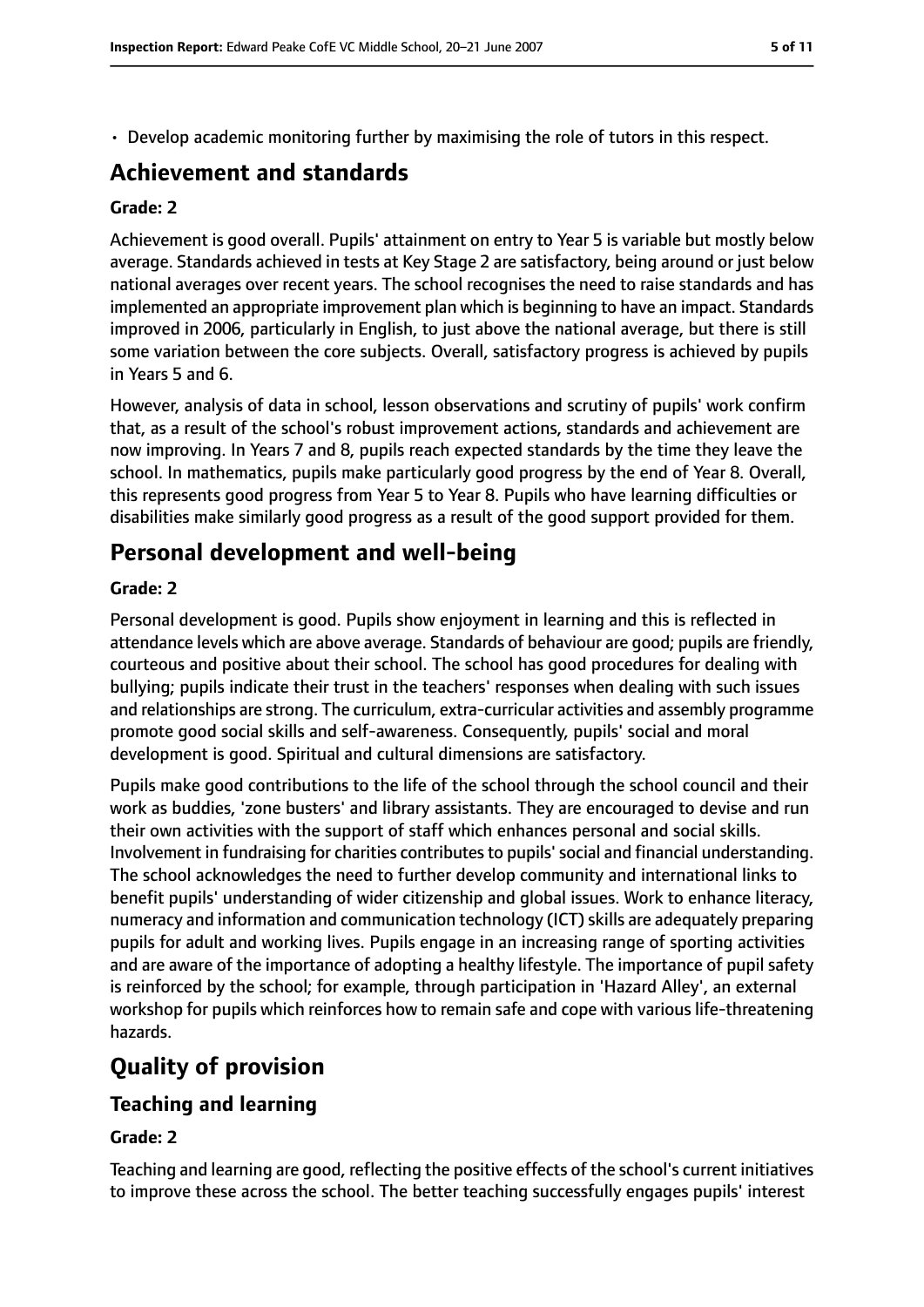and focuses strongly on helping them to improve. Such lessons have good pace, very clear learning purpose and varied approaches and resources that meet the needs of all pupils. This is increasingly reflected in improved standards. Pupils with learning difficulties and disabilities, as well as the few pupils at an early stage of English acquisition are helped considerably by the additional learning support and so make good progress. Many teachers are making increasingly effective use of the improved ICT facilities, such as interactive whiteboards, to enhance pupils' learning experiences. Consequently, lessons are usually orderly and enjoyable with most pupils learning well and able to work with confidence and growing independence.

Improved recruitment has reduced the need for temporary teachers, and pupils comment positively on the better and more consistent teaching with fewer instances of misbehaviour. However, where lessons are less successful they do not reflect the best practice being developed. In these lessons, learning outcomes are less well understood by pupils and there is a lack of varied and interesting learning activities. Much has been done to develop better marking and assessment for learning and there is particularly good practice in a number of subject areas; for example, in English, mathematics, science and humanities. However, practice is still inconsistent in enabling pupils to be able to evaluate their progress and understand what they need to do to improve.

#### **Curriculum and other activities**

#### **Grade: 2**

The curriculum is good with considerable progress achieved in revising programmes of learning to provide greater challenge and variety. Much has been done to establish effective literacy and numeracy learning programmes in Years 5 and 6, although the school recognises the need to further strengthen basic skills, including presentation across all subject areas. The combined personal, social and health education and citizenship programme is particularly strong and the school's active citizenship scheme is very successful in supporting pupils' personal development. There is a wide range of visits and activities that help enrich pupils' experiences, particularly in music, drama and sports. The better ICT resources have also helped the school make improvements in this curriculum area since the last inspection. The school has a clear strategy to develop more distinct primary and secondary curricula for its younger and older pupils as part of its drive to further improve standards and provision.

#### **Care, guidance and support**

#### **Grade: 2**

Care, guidance and support are strong features of the school. Pupils say they feel safe and well supported due to strong anti-bullying messages and confidence in their teachers. Child protection procedures are robust; staff are well trained and aware of their responsibilities in safeguarding pupils. Support for pupils who have learning difficulties or disabilities is a strength. Pupils' needs are carefully identified; they are closely monitored and well supported. Teaching assistants are well deployed to meet individual needs. Leadership and management of learning support are particularly good.

Academic monitoring and guidance is a developing feature. The use of data to track and monitor pupil progress is increasing and becoming a more consistent feature of all teachers' efforts to raise achievement. The recently appointed Pupil Achievement Leaders are clear about their new roles and beginning to make an impact in terms of supporting learning. For example, the current pilot project with a group of Year 7 pupils in identifying progress issues and intervening appropriately is a promising recent development. Pupils know and understand their targets in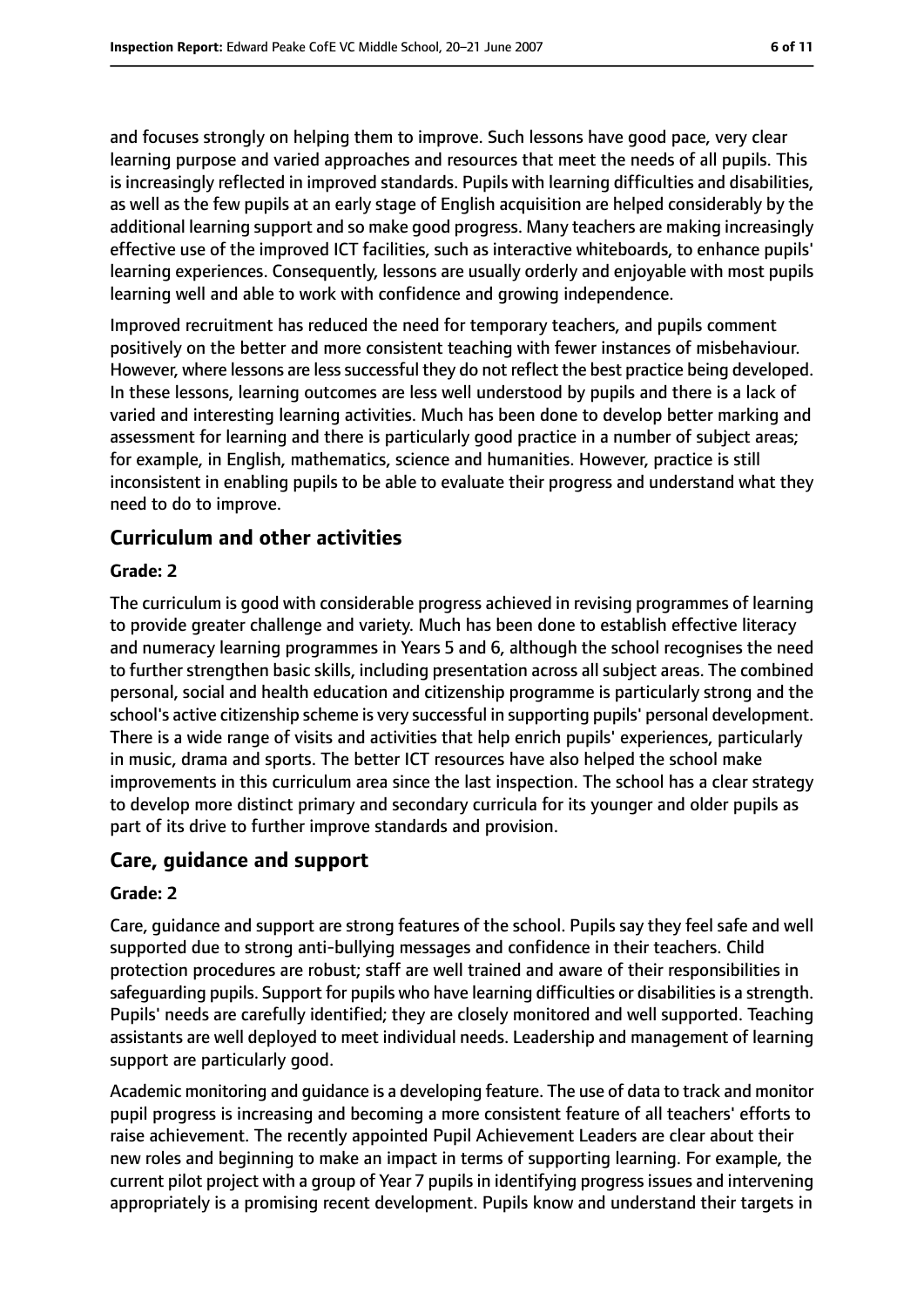the core subjects and speak with confidence about what they need to do to improve. They are less certain about their targets in other areas of the curriculum. The deployment of form tutors to reinforce academic progress, with dedicated curriculum time allocated to discuss progress issues with pupils, is a sensible addition to the monitoring and guidance programme, although this practice is currently inconsistently developed across the school.

## **Leadership and management**

#### **Grade: 2**

Leadership and management are good overall. The headteacher provides good leadership and very clear direction for the work of the school. He has quickly established the priority of raising achievement very effectively. In a short space of time he has successfully focused staff attention on the standards and achievement agenda and engaged commitment to this priority. The newly formed senior leadership team are effective and share a good grasp of the school's priorities. They demonstrate clear understanding of the strategies required in order to continue to raise standards and achievement. A number of significant improvements have been achieved over recent months; in particular a sharper focus on improving teaching and learning through close monitoring and evaluation, and robust improvement actions where necessary.

Accurate self evaluation informs improvement planning which is appropriately focused on improving standards. There is a good understanding across the school of the school's strengths and areas to improve. Subject leaders are increasingly effective and lead their subjects well. They demonstrate good responses to the school's drive to raise achievement and have a clear understanding of the significance of their leadership roles in this. They feel well supported by the senior team in their work. Governors are well informed and supportive. They understand their function in challenging, as well as supporting, the school and successfully hold the school to account.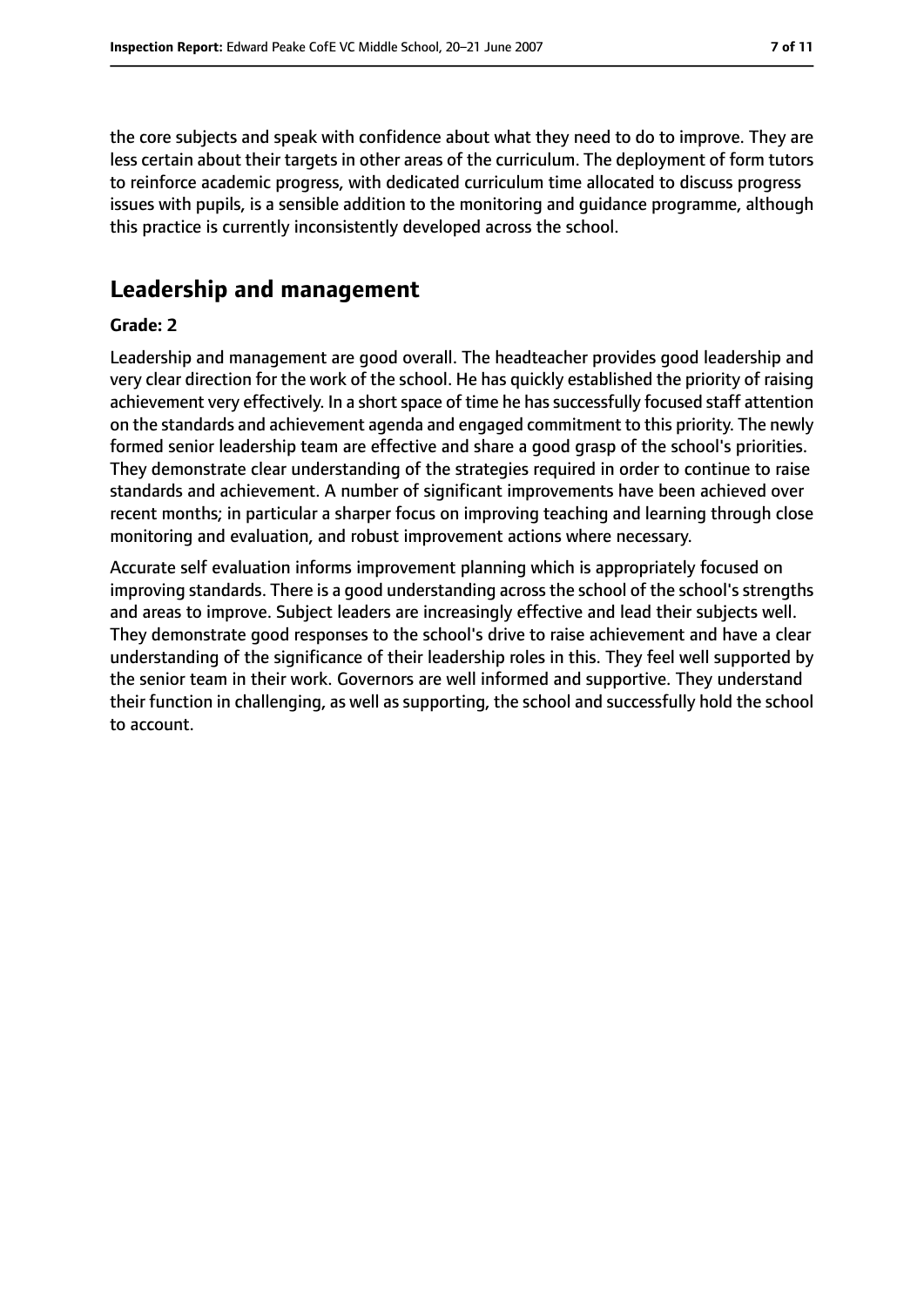**Any complaints about the inspection or the report should be made following the procedures set out in the guidance 'Complaints about school inspection', which is available from Ofsted's website: www.ofsted.gov.uk.**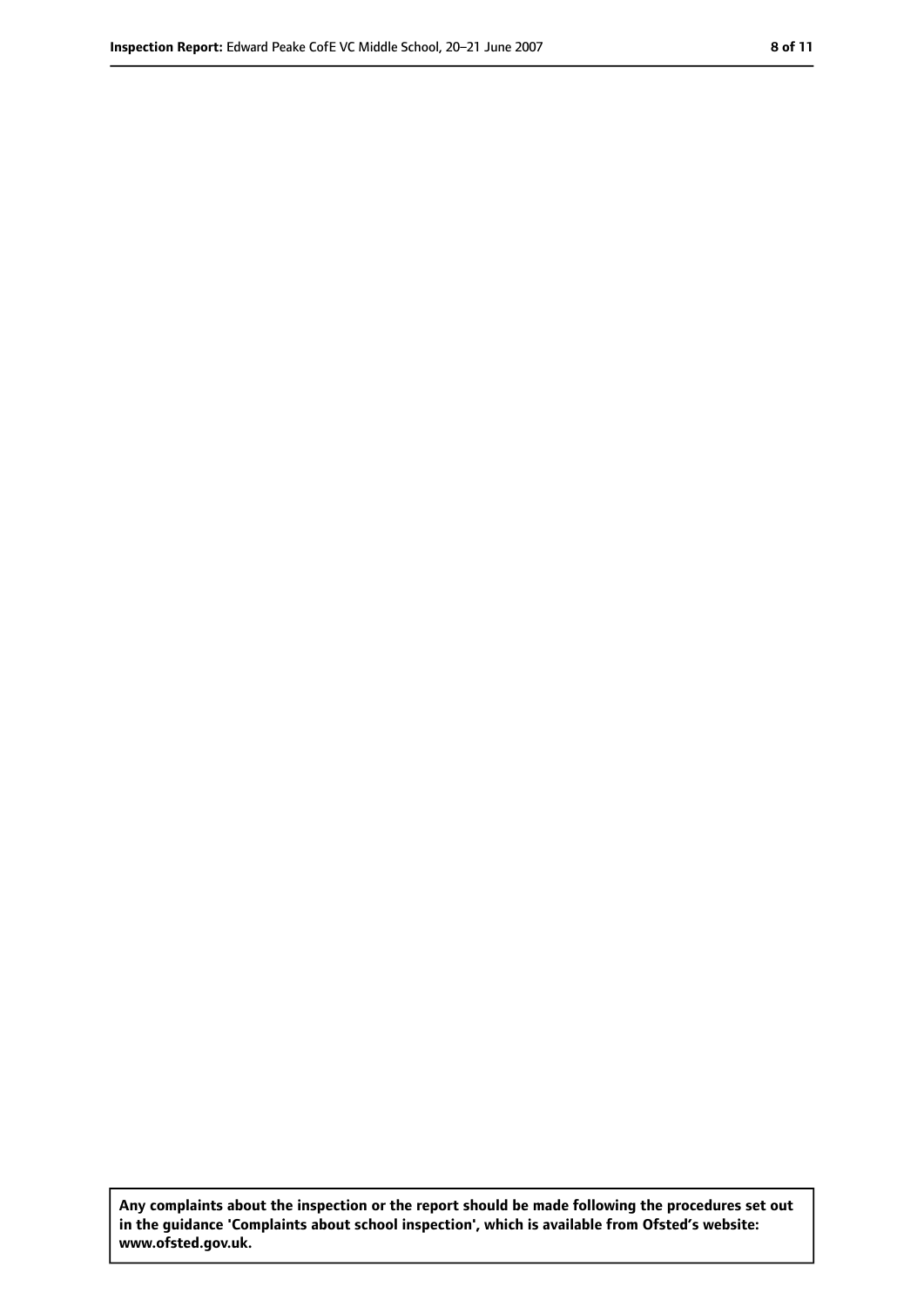#### **Annex A**

# **Inspection judgements**

| Key to judgements: grade 1 is outstanding, grade 2 good, grade 3 satisfactory, and grade 4 | School         |
|--------------------------------------------------------------------------------------------|----------------|
| inadeauate                                                                                 | <b>Overall</b> |

## **Overall effectiveness**

| How effective, efficient and inclusive is the provision of education, integrated<br>care and any extended services in meeting the needs of learners? |     |
|------------------------------------------------------------------------------------------------------------------------------------------------------|-----|
| How well does the school work in partnership with others to promote learners'<br>well-being?                                                         |     |
| The effectiveness of the school's self-evaluation                                                                                                    |     |
| The capacity to make any necessary improvements                                                                                                      |     |
| Effective steps have been taken to promote improvement since the last<br>inspection                                                                  | Yes |

#### **Achievement and standards**

| How well do learners achieve?                                                                               |  |
|-------------------------------------------------------------------------------------------------------------|--|
| The standards <sup>1</sup> reached by learners                                                              |  |
| How well learners make progress, taking account of any significant variations between<br>groups of learners |  |
| How well learners with learning difficulties and disabilities make progress                                 |  |

### **Personal development and well-being**

| How good is the overall personal development and well-being of the<br>learners?                                  |  |
|------------------------------------------------------------------------------------------------------------------|--|
| The extent of learners' spiritual, moral, social and cultural development                                        |  |
| The behaviour of learners                                                                                        |  |
| The attendance of learners                                                                                       |  |
| How well learners enjoy their education                                                                          |  |
| The extent to which learners adopt safe practices                                                                |  |
| The extent to which learners adopt healthy lifestyles                                                            |  |
| The extent to which learners make a positive contribution to the community                                       |  |
| How well learners develop workplace and other skills that will contribute to<br>their future economic well-being |  |

#### **The quality of provision**

| How effective are teaching and learning in meeting the full range of the<br>learners' needs?          |  |
|-------------------------------------------------------------------------------------------------------|--|
| How well do the curriculum and other activities meet the range of needs<br>and interests of learners? |  |
| How well are learners cared for, quided and supported?                                                |  |

 $^1$  Grade 1 - Exceptionally and consistently high; Grade 2 - Generally above average with none significantly below average; Grade 3 - Broadly average to below average; Grade 4 - Exceptionally low.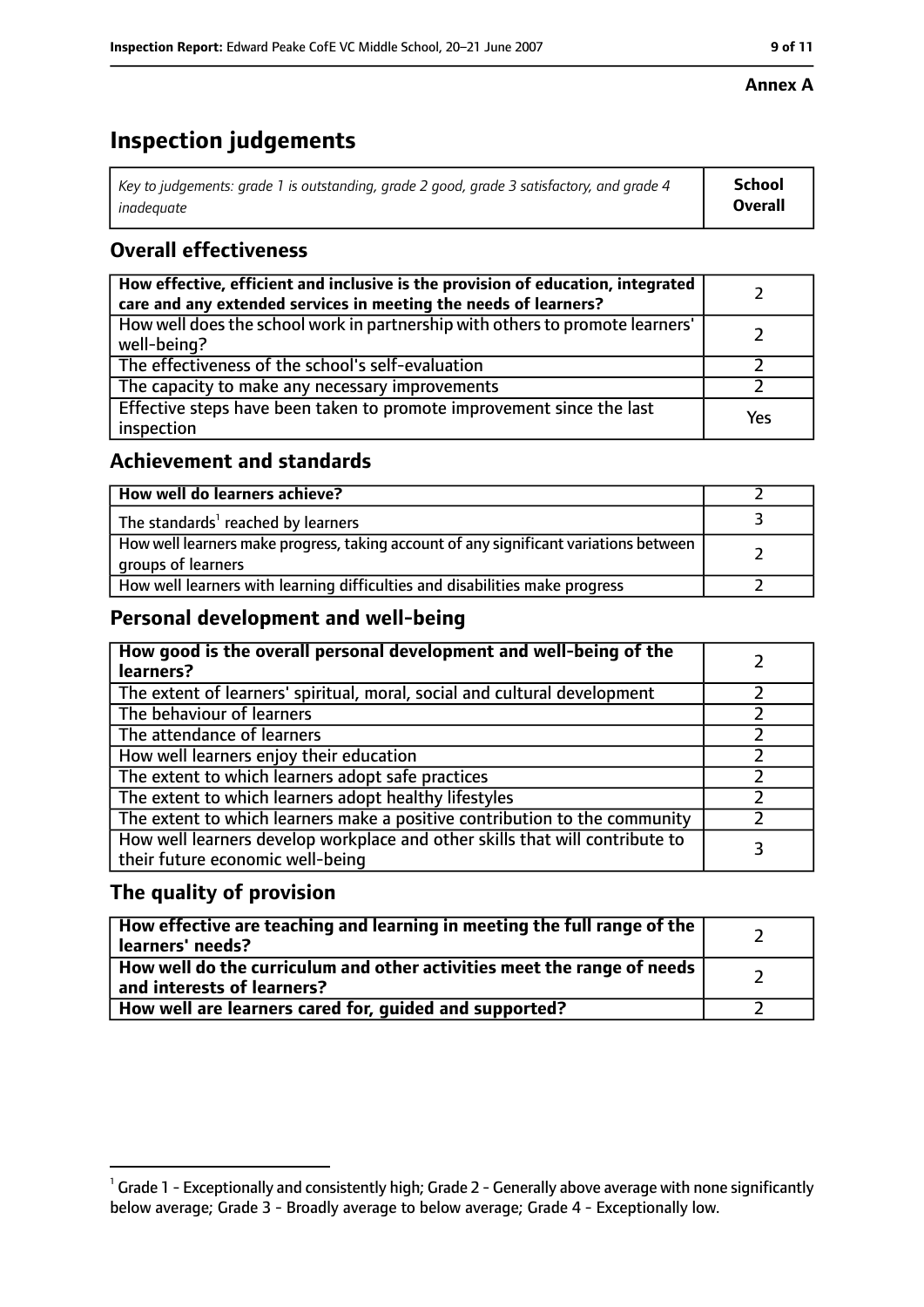#### **Annex A**

# **Leadership and management**

| How effective are leadership and management in raising achievement<br>and supporting all learners?                                              |           |
|-------------------------------------------------------------------------------------------------------------------------------------------------|-----------|
| How effectively leaders and managers at all levels set clear direction leading<br>to improvement and promote high quality of care and education |           |
| How effectively performance is monitored, evaluated and improved to meet<br>challenging targets                                                 | 3         |
| How well equality of opportunity is promoted and discrimination tackled so<br>that all learners achieve as well as they can                     |           |
| How effectively and efficiently resources, including staff, are deployed to<br>achieve value for money                                          |           |
| The extent to which governors and other supervisory boards discharge their<br>responsibilities                                                  | 7         |
| Do procedures for safequarding learners meet current government<br>requirements?                                                                | Yes       |
| Does this school require special measures?                                                                                                      | <b>No</b> |
| Does this school require a notice to improve?                                                                                                   | No        |